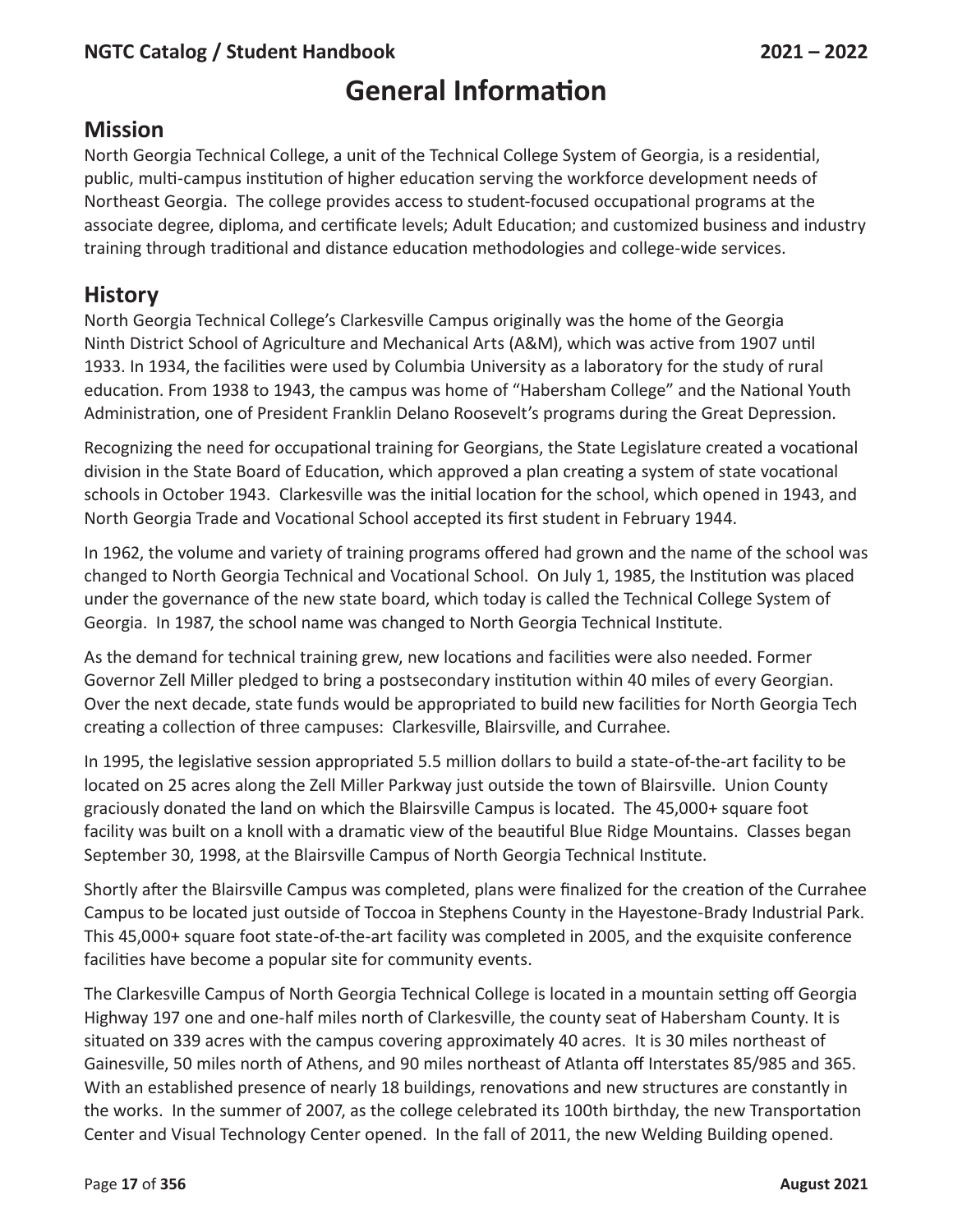#### **GENERAL INFORMATION**

The progress of technology programs and expanding facilities has been recognized throughout the legislative and academic communities. On July 1, 2000, House Bill 1187 was made into law paving the way for Georgia's technical institutes to become technical colleges. North Georgia Technical Institute became North Georgia Technical College on October 10, 2000. In January 2008, NGTC was awarded SACSCOC Accreditation, opening new doors for students who may want to consider a combination of postsecondary training.

Major renovations were made to buildings on the Clarkesville Campus in 2012 (the Hoyt Coe Building), and in 2014 (the Parker-Nellis Building). New Health Science wings opened on the Currahee Campus in 2014, and on the Blairsville Campus in 2016.

A new milestone was celebrated in June 2017, as Engineering Technology Program students became the first group in the history of NGTC to participate in a study abroad program. The group traveled to Ireland to study at the Waterford Institute of Technology. This is just another example of how the college continues to expand its horizons to prepare students for their future careers.

Improvements to campus facilities are continuing with the most recent accomplishment being the construction of a new state of the art Industrial Technology Center that opened on the Clarkesville Campus in 2019.

# **The College Catalog**

While this catalog's provisions will ordinarily be applied, North Georgia Technical College reserves the right to change any of the catalog's provisions without actual notice to individual students. Every effort will be made to keep students advised of changes and to minimize the inconvenience such changes might create for students. Information on changes will be added as an addendum and will be available in the Admissions Office and on the web.

It is especially important that students know that it is their responsibility to be thoroughly familiar with the regulations and conditions listed in the catalog and to keep informed of all changes, including academic requirements for graduation.

# **Institutional Goals**

- **• Goal 1:** Advance student success in areas of retention and graduation rates, job placement, enrollment, and degree production.
- **• Goal 2:** Facilitate educational and training programs that ensure graduates have the knowledge and skills to succeed in a competitive environment.
- **• Goal 3:** Provide customized and contract training programs that align with workforce needs of business and industry and impact economic development.
- **• Goal 4:** Improve and maintain facilities and infrastructure to provide excellence in instruction and student support.
- **• Goal 5:** Create a culture in support of teaching and learning and promote greater transparency, efficiency, and accountability in college processes and systems.

# **State Technical College**

North Georgia Technical College is a unit of the Technical College System of Georgia.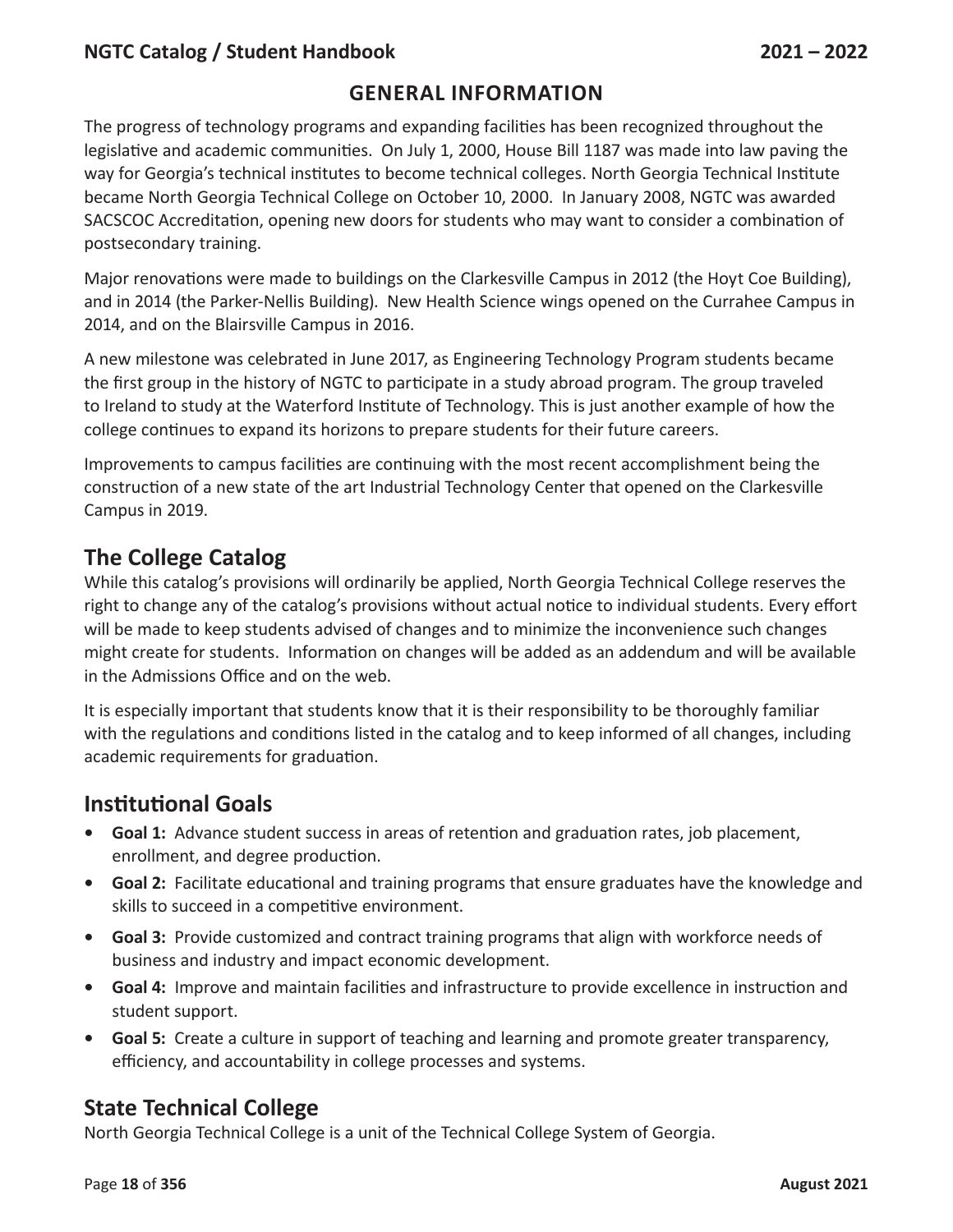#### **Student Warranty**

The Technical College System of Georgia guarantees employers that graduates of state technical colleges have demonstrated proficiency in those competencies defined by the Industry Technical Committee and included in approved state curriculum standards. Should any degree, diploma, or certificate program student within two years of graduation not be able to perform one or more of the competencies contained in the industry-validated standard or program guide, including failure to pass a State of Georgia required licensing examination, the Technical College System of Georgia agrees to provide specific retraining at any technical college offering the program to the former student at no cost to the employer or graduate for tuition or instructional fees. Contact: Office of Academic Affairs at 706-754-7771.

To demonstrate confidence in and commitment to quality technical education programs which are relevant, current, and responsive to the stated expectations of Georgia's businesses and industries, the Technical College System of Georgia will warrant every program graduate completing a technical certificate of credit, diploma, or associate degree in a state-governed technical college according to the following stipulations:

- 1. This warranty guarantees that the graduate has demonstrated the knowledge and skills and can perform each competency as identified in the industry-validated Standard or Program Guide, and any program graduate who is determined to lack such competence shall be retrained at any state-governed technical college in Georgia.
- 2. A claim against the warranty may be filed by either an employer in conjunction with a graduate or a graduate if the graduate cannot perform one or more of the competencies contained in the industry-validated Standard or Program Guide, including failure to pass a State of Georgia required licensing examination.
- 3. This warranty is included as a part of the original tuition cost at all state-governed technical colleges in Georgia and is applicable to graduates of any technical certificate of credit, diploma, or degree program who entered the program subsequent to the mandated standards' implementation date.
- 4. The warranty will remain in effect for two consecutive years following the date of graduation and will be honored by any state-governed technical college that offers the same program.
- 5. This warranty shall be issued in writing to each graduate who entered a program on or after the mandated standards implementation date for the applicable program standard.

# **Accreditation**

North Georgia Technical College is accredited by the Southern Association of Colleges and Schools Commission on Colleges to award associate degrees, diplomas, and technical certificates of credit. Contact the Commission on Colleges at 1866 Southern Lane, Decatur, GA 30033-4097 or call 404- 679-4500 for questions about the accreditation of North Georgia Technical College. (Inquiries such as admission requirements, financial aid, educational programs, etc., should be addressed directly to North Georgia Technical College and not to the Commission's office. Please direct all questions to: North Georgia Technical College, 1500 Highway 197N, Clarkesville, GA 30523, 706-754-7700, Fax 706-754-7777).

Individual program accreditations include: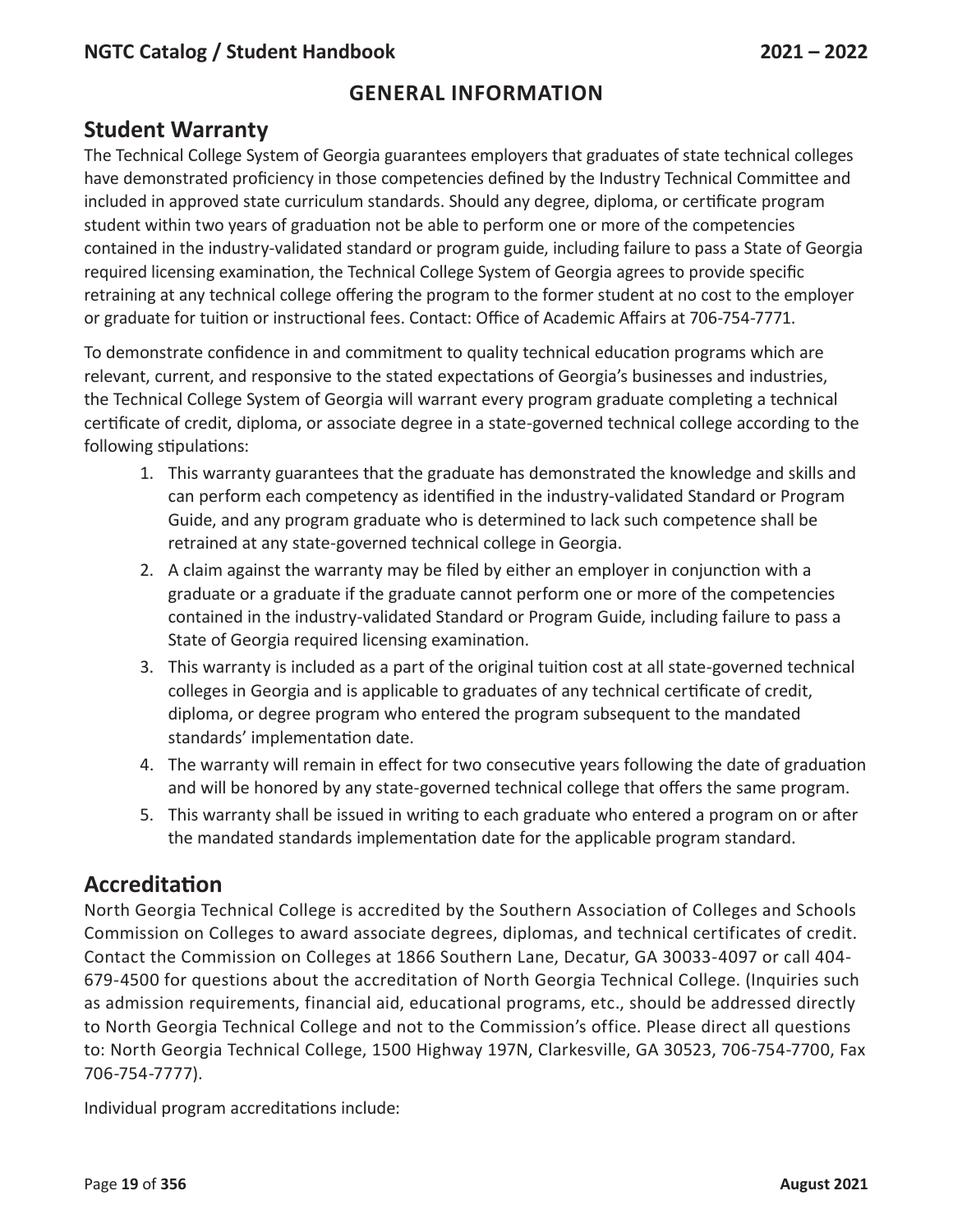#### **GENERAL INFORMATION**

#### **Air Conditioning**

The Air Conditioning Technology program is accredited by Heating, Ventilation, Air Conditioning (HVAC) Excellence. (P.O. Box 491, Mt. Prospect, IL 60056-0521; 800-394-5268) http://www.hvacexcellence.org

#### **Associates of Science in Nursing**

The Associate of Science in Nursing Degree program at the Clarkesville and Blairsville campuses is accredited by the Accreditation Commission for Education in Nursing (ACEN).

(3343 Peachtree Road NE, Suite 850, Atlanta, GA 30326; 404-975-5000)

The most recent accreditation decision made by the ACEN Board of Commissioners for the Associate of Science in nursing program is Initial Accreditation.

View the public information disclosed by the ACEN regarding this program at http://www.acenursing.us/accreditedprograms/programSearch.htm

#### **Auto Collision Repair**

The Auto Collision Repair program is Master accredited and ASE (Automotive Service Excellence) certified by the National Automotive Technician Education Foundation (NATEF). (101 Blue Seal Drive, SE, Suite 101, Leesburg, VA 20175; 703-669-6650) www.aceeducationfoundation.org/

#### **Automotive Technology**

The Automotive Technology program is Master accredited and ASE (Automotive Service Excellence) certified by the National Automotive Technician Education Foundation (NATEF). (101 Blue Seal Drive, SE, Suite 101, Leesburg, VA 20175; 703-669-6650) www.aceeducationfoundation.org/

#### **Clinical Laboratory Technology**

The Clinical Laboratory Technology program is accredited by the National Accrediting Agency for Clinical Laboratory Sciences (NAACLS). (5600 N. River Road, Suite 720, Rosemont, IL 60018-5119; 773-714-8880)

#### **Culinary Arts**

The Culinary Arts program on the Blairsville and Currahee campuses is accredited by the Accrediting Commission of the American Culinary Federation Education Foundation. (American Culinary Federation, 180 Center Place Way, St. Augustine, FL 32095; 904-824-4468) https://www.acfchefs.org

#### **Medical Assisting**

The Medical Assisting program on the Blairsville and Clarkesville campuses is accredited by the Commission on Accreditation for Allied Health Education Programs (www.caahep.org) upon the recommendation of the Medical Assisting Education Review Board (MAERB). (CAAHEP, 25400 U.S. Highway 19 North, Suite 158, Clearwater, FL 33763; 727-210-2350).

#### **Paramedicine**

The North Georgia Technical College Paramedic program is accredited by the Commission on Accreditation of Allied Health Education Programs (www.caahep.org) upon the recommendation of the Committee on Accreditation of Educational Programs for the Emergency Medical Services Professions (CoAEMSP). (To Contact CAAHEP Commission on Accreditation of Allied Health Education Programs, 25400 U.S. Highway 19 North, Suite 158, Clearwater, FL 33763 - www.caahep.org -- To Contact CoAEMSP 8301 Lakeview Parkway, Suite 111-312, Rowlett TX 75088, (214) 703-8445, FAX (214) 703-8992 - www.coaemsp.org)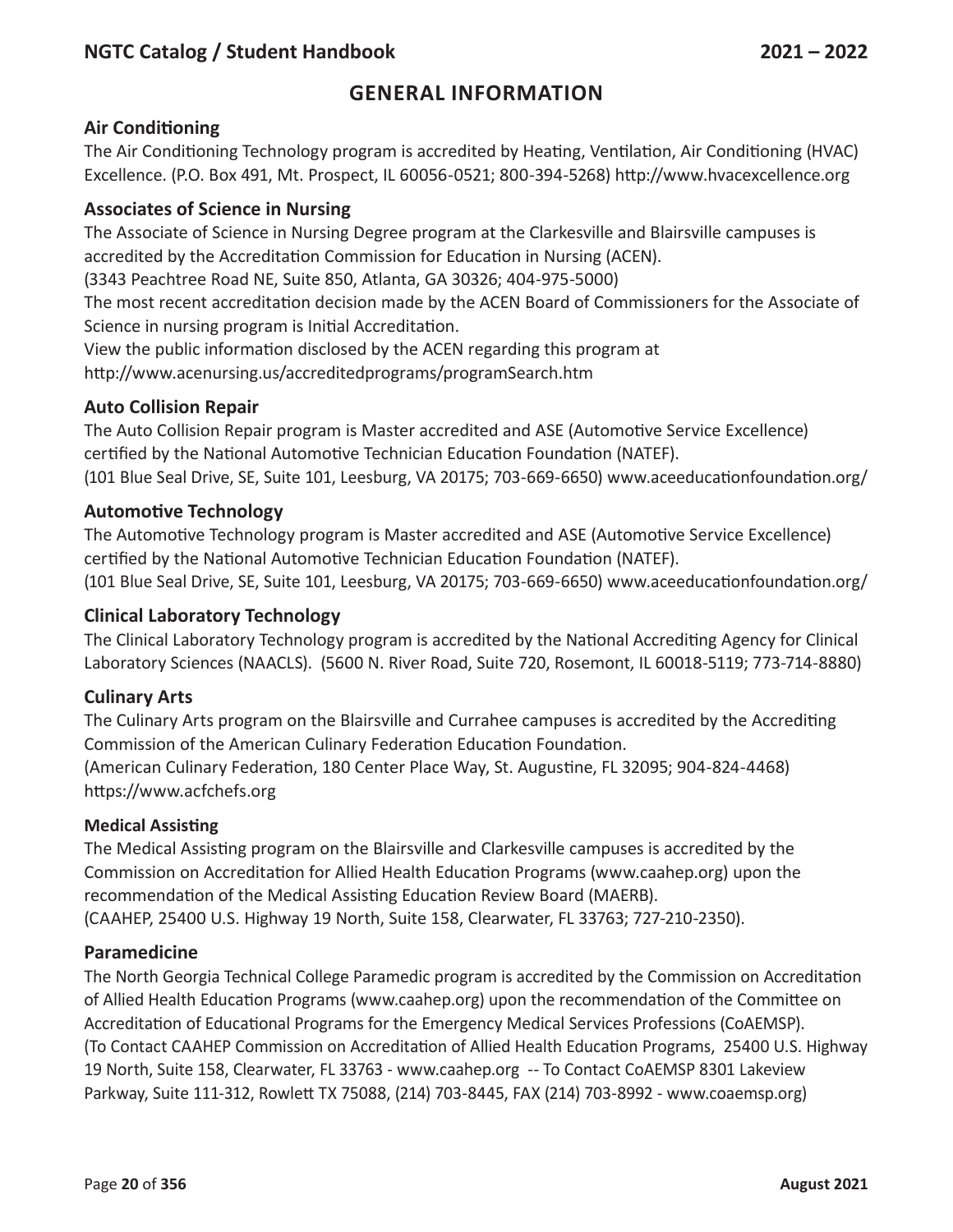# **Equal Opportunity Statement**

The Technical College System of Georgia and its constituent Technical Colleges do not discriminate on the basis of race, color, creed, national or ethnic origin, sex, religion, disability, age, political affiliation or belief, genetic information, disabled veteran, veteran of the Vietnam Era, spouse of military member, or citizenship status (except in those special circumstances permitted or mandated by law). This nondiscrimination policy encompasses the operation of all technical college administered programs, programs financed by the federal government including any Workforce Innovation and Opportunity Act (WIOA) Title I financed programs, educational programs and activities, including admissions, scholarships and loans, student life, and athletics. It also encompasses the recruitment and employment of personnel and contracting for goods and services. The Technical College System and Technical Colleges shall promote the realization of equal opportunity through a positive continuing program of specific practices designed to ensure the full realization of equal opportunity.

The following people have been designated to handle inquiries regarding the nondiscrimination policies:

#### **Dr. Michael King Ms. Kay Morgan**

VP of Student Affairs, Title VI, IX, II Special Populations and North Georgia Technical College Retention Coordinator 1500 Highway 197 N. Sec. 504/Title I/ADA P.O. Box 65 North Georgia Technical College Clarkesville, GA 30523 1500 Highway 197 N. Telephone: 706-754-7711 P.O. Box 65 mking@northgatech.edu Clarkesville, GA 30523

Telephone: 706-754-7828 kmorgan@northgatech.edu

This institution is an equal opportunity provider and employer.

#### **Administration**

Administration supports all departments of all campuses through the functions of the Business Office, Clarkesville Campus Dining Hall, Beyond Books Bookstores, and facilities and maintenance.

The Business Office provides all departments of the college with the services of Accounting, Cashier, Purchasing, Payroll, Accounts Receivable, Accounts Payable, Personnel, Property Control, and Vending. Students should contact their campus Cashier for assistance from the Business Office.

# **Academic Affairs**

Academic Affairs is responsible for associate degree, diploma, and certificate programs; information technology; institutional effectiveness; distance education; and library services.

#### **Associate Degree, Diploma, and Certificate Programs**

NGTC offers two associate of science degree programs, associate of applied science degree programs, diploma programs, and technical certificate programs on the Blairsville, Clarkesville, and Currahee Campuses. Information on these programs is available in the "Programs of Study" section.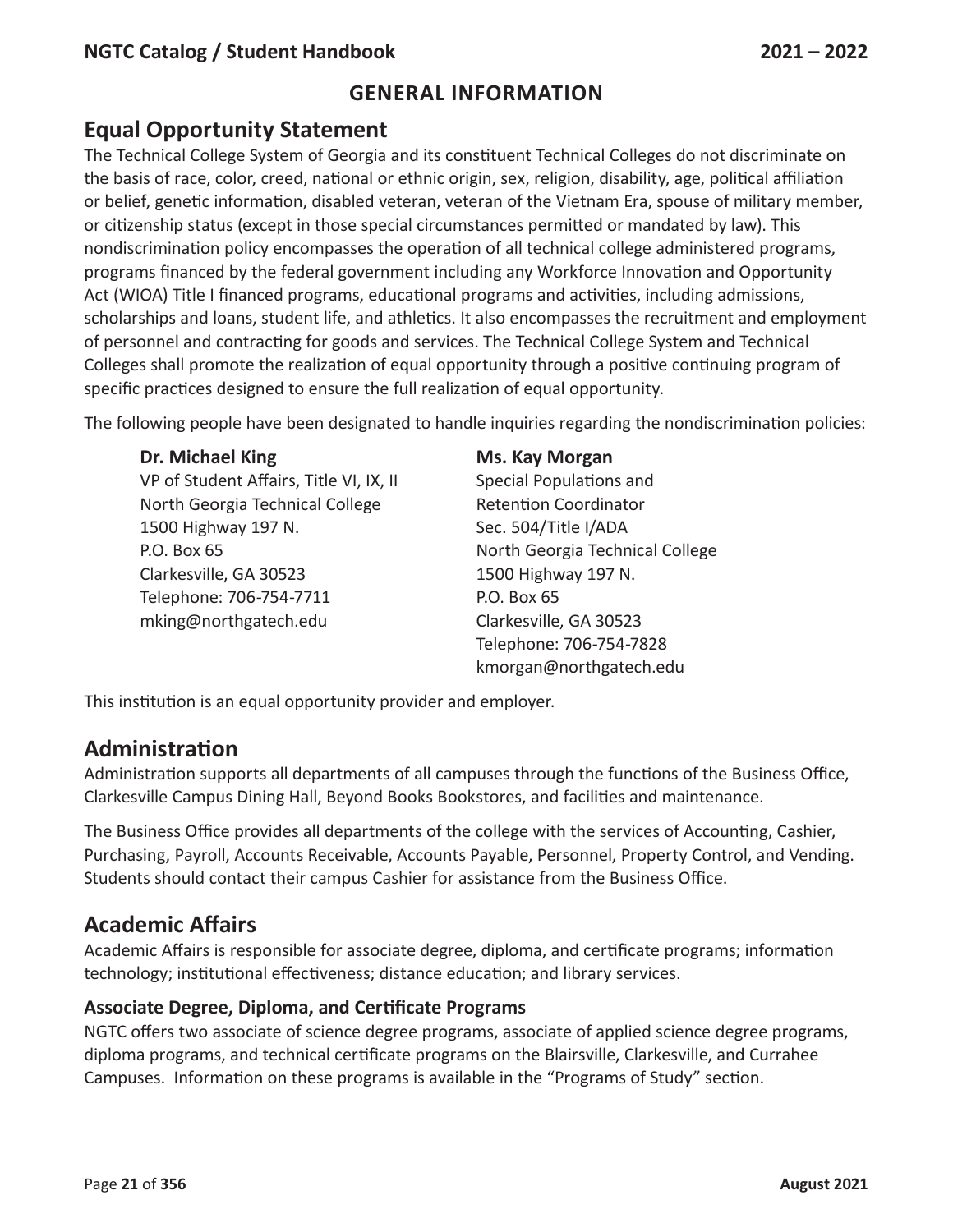#### **GENERAL INFORMATION**

#### **Online Course Offerings**

North Georgia Technical College offers its students credit courses online using the Blackboard Learning Management System. North Georgia Technical College online courses follow the same state competencies and provide the same high-quality instruction as traditional classes but remove the barriers of time and place that prevent so many students from pursuing educational opportunities. The course offerings vary each term and are listed in the college's course schedules. Online students are required to attend at least one proctored on-campus activity during a semester. Course syllabi will provide students with proctoring requirements, and instructors will provide additional proctoring details at the beginning of each online course. If an online course should require additional student charges associated with verification of student identity, students will be notified at the time of registration or enrollment.

North Georgia Technical College acknowledges that not all students are candidates for online instruction. As a result, students are strongly encouraged to meet with an advisor prior to enrolling in an online course for the first time to determine if online education is compatible with his/her learning style. All students are required to complete the "Online Readiness Survey", located on the NGTC website. This survey addresses technical and learning style issues associated with online learning. Students who do not successfully demonstrate the necessary skills must repeat the online readiness training before registering for online classes.

Before taking an online course at North Georgia Technical College, the student is required to have prior experience in browsing the Internet, sending emails, and performing related functions such as sending email attachments and communicating electronically. It is also the student's responsibility to ensure he or she has access to a computer meeting the minimum hardware and software requirements to participate in online courses. Please note, North Georgia Technical College uses the Blackboard Learning Management System for facilitating online coursework. North Georgia Technical College's suggested requirements are:

#### **Minimum Hardware Requirements:**

- A processor of 2 GHz or faster
- 4 GB RAM or greater
- A high-speed internet connection with a connection speed of 1.5 MB/s or better.
	- *° Your internet connection is critical for viewing MediaSite videos and other supplemental videos in Blackboard.*
	- *° The use of satellite and cellular connections may result in slowness or errors (timeouts, access problems) when accessing the classroom and course materials.*
	- *° The use of public access computers and internet (for example, at restaurants and public institutions such as libraries) may result in slowness or errors (timeouts or access problems) when accessing the classroom and course materials. Public access computers may not permit any access to certain course materials or systems due to security limitations.*
- Monitor and video card with 1024x768 or greater resolution
- Keyboard and Mouse is recommended
- Speakers/Headphones, and Microphone
	- *°<sup>A</sup> noise-cancelling headset is recommended*
- A web camera capable of video and audio web conferencing
- Current NGTC Student e-mail account.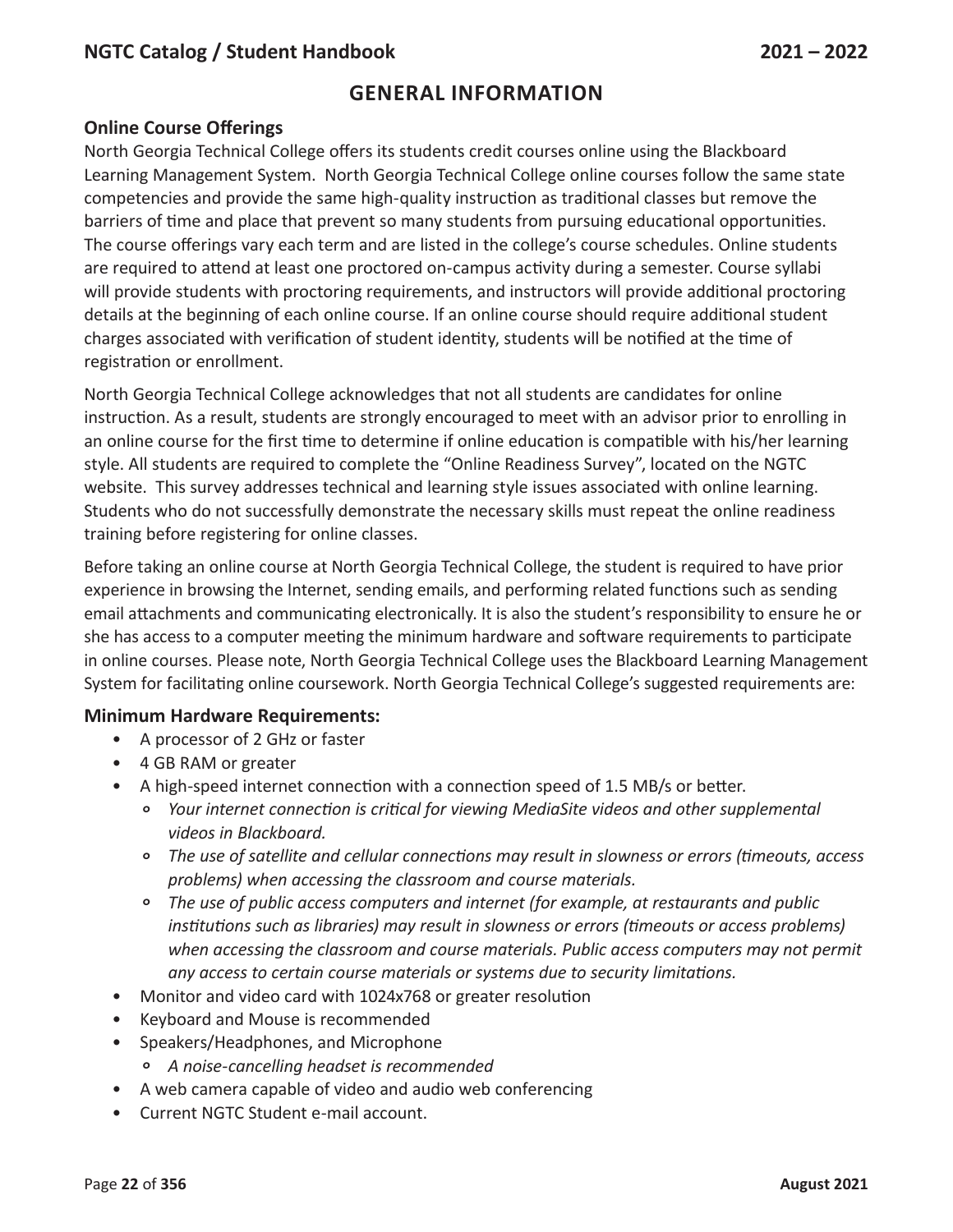- Internet Browser
	- *° Chrome is recommended for viewing all online courses in Blackboard. Other Internet browsers include Firefox and Safari. Internet Explore and Edge are not recommended*
- Microsoft Word is required and is available for free to NGTC students. You may access your free download from within your NGTC student email portal.
- Supplemental Software: Some courses may require specific software. It is the student's responsibility to contact the advisor or instructor to determine all course requirements prior to registration.

For more information regarding online course offerings consult the NGTC listings or call the Educational Technology Coordinator at 706-439-6327.

# **Library Services**

The purpose of the North Georgia Technical College Library is to provide a wide range of quality resources and customer-focused services that support and enhance the educational goals of the college. Goals of the library include assistance in workforce development and lifelong learning skills in serving the college community as well as the wider community of which North Georgia Technical College is a part.

Library facilities are provided on all three campuses, and many resources are accessible online. Resources and services at each library are available to all North Georgia Technical College staff and students as well as the local community. An online catalog provides electronic access to records for all print and electronic resources. The North Georgia Technical College student identification card is used as a library card and is valid at each campus. Resources from one North Georgia Technical College campus can be delivered promptly to another North Georgia Technical College campus if requested by a user. If a resource is not available at North Georgia Technical College, interlibrary loan services are available to staff and students at no charge through membership in OCLC (Online Computer Library Center).

Cooperative agreements with the libraries at Emmanuel College, Piedmont College, Toccoa Falls College, Young Harris College, and each technical college in the state of Georgia permit use by NGTC staff and students. It is expected that users of these libraries will respect the individual policies of the colleges. Check with a library staff member for details of these agreements; GALILEO (Georgia Library Learning Online), eBooks on EBSCOhost, Gale Virtual Reference Library, and several other reputable online resources available from the North Georgia Technical College library web page provide an extensive collection of journals and books in addition to the in-house collections. For students accessing materials off campus, any necessary passwords can be located via a link on the library web page.

For all students enrolled in hybrid or online courses, an Online Library Resources 101 page is available from the North Georgia Technical College library web page. Multiple links provide students with video tutorials, step-by-step instructions, and North Georgia Technical College library resources.

Computers at each facility provide access to the Internet and Microsoft Office products. Each campus also provides wireless Internet access, copying, and printing services. Audio-visual materials and equipment are also available.

Instruction in the use of the library and its resources is available to classes and individuals. The librarians are available by appointment for orientation during evening hours on all campuses.

Please refer to the library web page for hours of operation and contact information.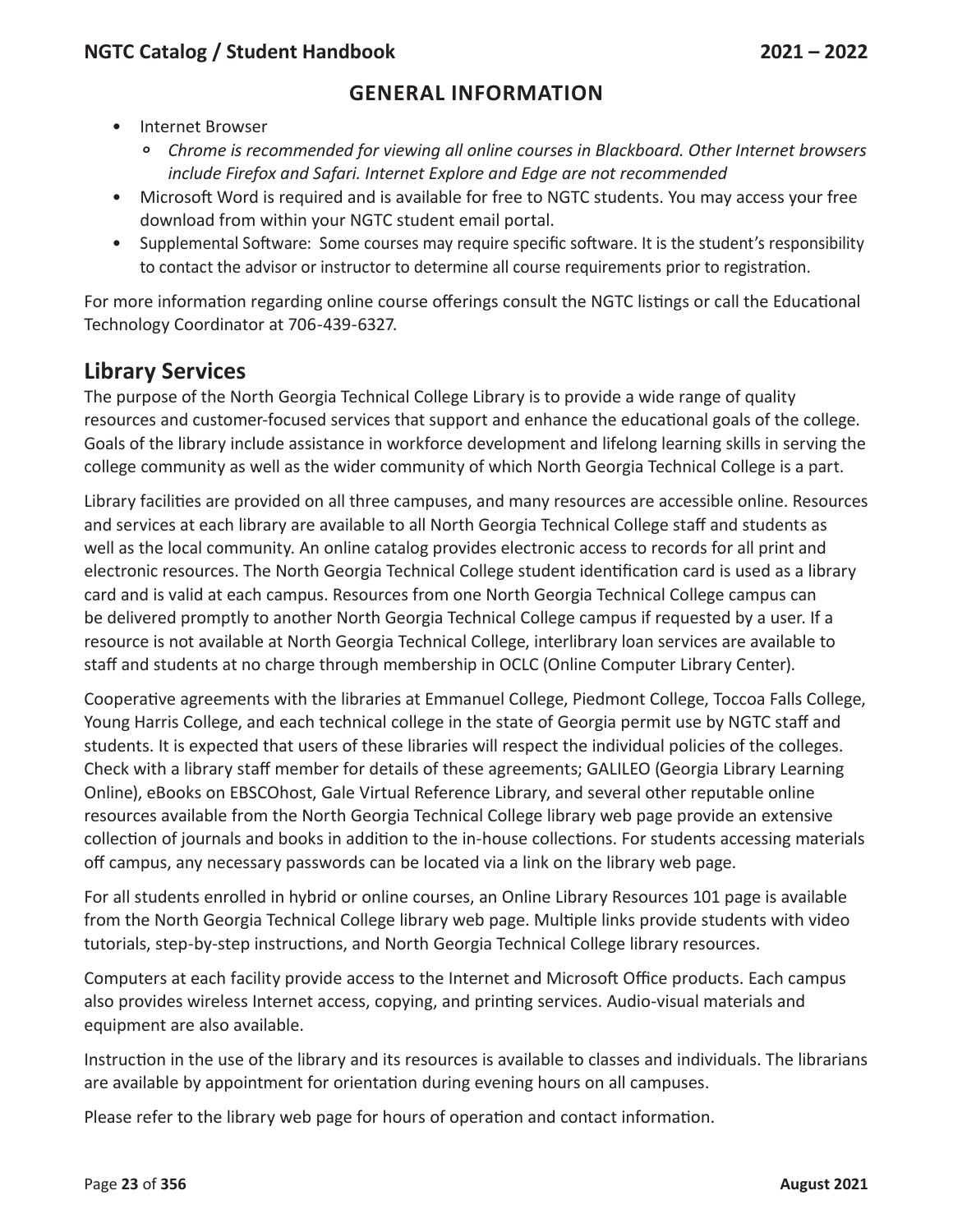# **Expected Student/Program Outcomes**

The faculty at North Georgia Technical College identified the following student/program outcomes determined to be of importance for all programs.

- 1. Graduates will be employed in field of study or in a related field.
- 2. Graduates will pass required certification or licensure exams.
- 3. Graduates will be technically/occupationally proficient in their areas of study.
- 4. Students who complete learning support courses will be able to demonstrate proficiency in basic academic skills that prepare them for diploma/degree courses.
- 5. Students who complete general education courses will be able to demonstrate proficiency in academic skills that prepare them to perform successfully in their programs of study as well as on the job.
- 6. Graduates will have knowledge of and demonstrate value in work ethics as an integral part of the workplace environment as it relates to their program of study.
- 7. Graduates will be satisfied with the education that they have received.

# **Program Advisory Committees**

Representatives of area business and industry are invited to serve on advisory committees to ensure that occupational programs meet the needs of employers. These committees, which meet a minimum of twice a year, review training components of each specific program and make recommendations for improvement.

# **Economic Development**

The Department of Economic Development provides a number of programs and services to support businesses, industries, and the lifelong learning needs of the community. Training programs and services include customized/contract training, Continuing Education, Georgia Quick Start, Georgia Retraining Tax Credits, and more. This department is also responsible for the Adult Education program.

# **Adult Education**

The Adult Education Department provides instruction in basic skills, GED® and HiSET preparation and testing, English as a Second Language (ESL), and soft skills training. Adults have an opportunity to become literate in reading, writing, spelling, vocabulary, and basic math by attending free classes.

- **GED®/ HiSET** North Georgia Technical College is an official Pearson VUE Testing Center for administration of the General Educational Development Test (GED®) and the HiSET (High School Equivalency Test) Exam, approved by the American Council on Education (ACE). The policy of ACE is to utilize the GED® tests to enable persons who have not graduated from high school to demonstrate the attainment of developed abilities normally acquired through completion of a high school program of study.
	- *° North Georgia Technical College also offers free GED/HiSET preparation and basic skills courses. In Fannin, Franklin, Habersham, Rabun, Stephens, Towns, Union, and White counties, day and evening basic skills and GED®/HiSET classes are offered. For class times and more information call 706-754-7717.*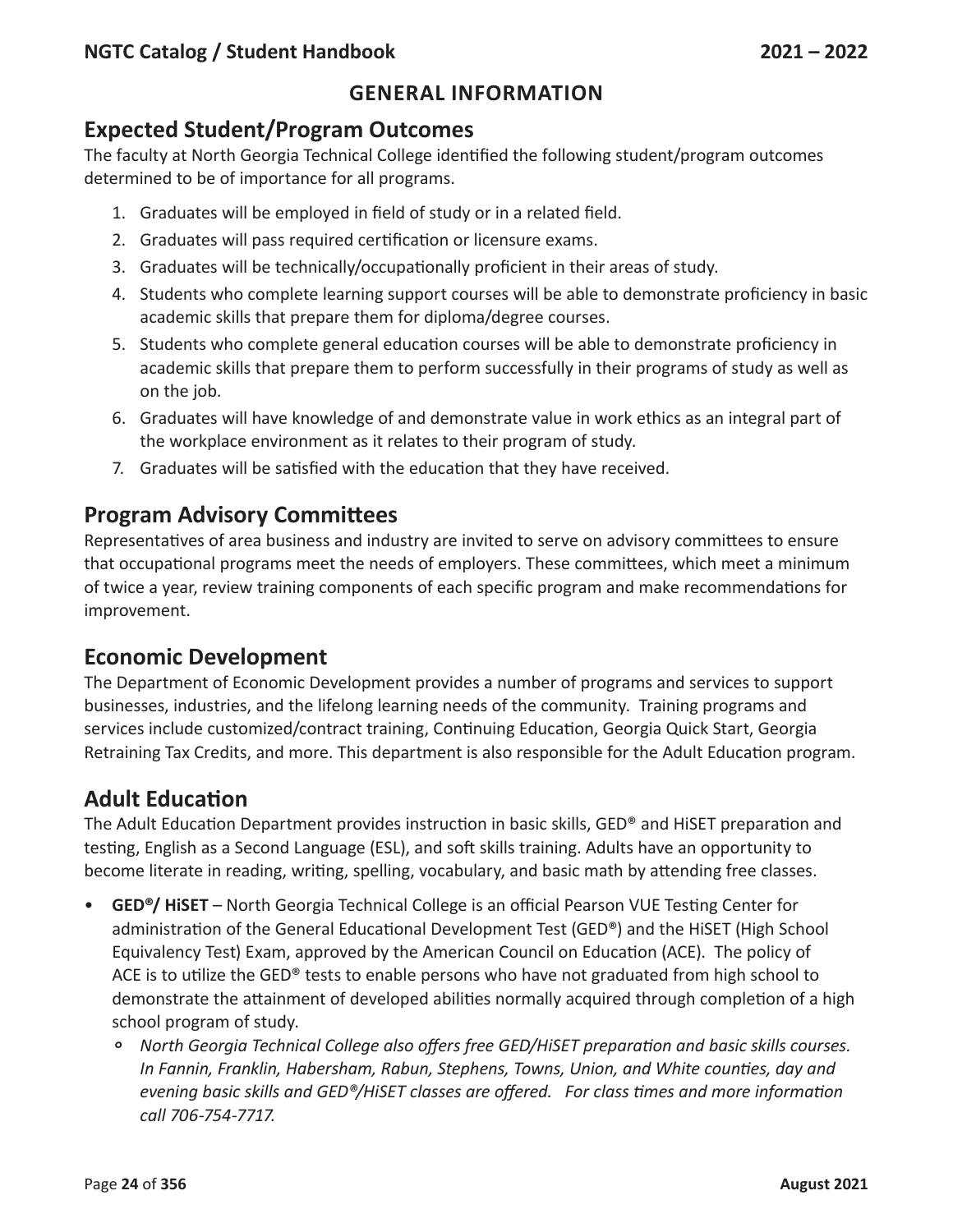*° Qualified Georgia residents passing the GED®/HiSET are eligible to receive <sup>a</sup> State HOPE Grant voucher of \$500 to be applied toward the cost of education in a credit program at North Georgia Technical College or other state technical colleges.*

# **Customized/Contract Training**

Customized/contract training is industry specific training facilitated by the college for a fee. Customized training is very flexible and can be delivered any time of day or night, at any location, and using various methods of delivery based upon the request from an existing industry.

This service includes such activities as consulting, assessments, and training in specific skill-sets. The training can take place in a company's facilities, at one of NGTC's three campuses, or in the new advanced Economic Development Industrial Center located at the Clarkesville Campus. The costs of the courses vary according to the length and complexity of the training.

Customized training is available in the areas of High Performance Leadership, General Industrial and Construction Safety, Lean/Six Sigma, ISO, Computer/Technology, Customer Service, Precision Measuring, and Industrial Maintenance including PLC Training. Some training may be available online for your convenience.

# **Specialized Workshops/Seminars**

Specialized workshops and seminars are conducted on a regular basis to bring innovative and cuttingedge information to the companies in the area. The informational workshops/seminars are designed to promote the profitability and competitiveness of Georgia's existing industry.

# **Georgia Tax Credit for Retraining of Employees**

The Georgia Tax Credit for Retraining of Employees provides tax credits according to the "Georgia Business Expansion Support Act of 1994" as amended. The objective of the retraining tax credit is to foster the profitability and competitiveness of Georgia's existing industry by encouraging workforce development through retraining tax incentives. The Vice President for Economic Development can provide assistance and direction to a company interested in claiming the Retraining Tax Credit. The Vice President for Economic Development is responsible for determining if programs are eligible for a tax credit and has the authority to approve required forms.

# **American Heart Association Training Center**

North Georgia Technical College is an official training center for the American Heart Association. Training includes both provider and instructor courses in Basic Life Support, Advanced Cardiac Life Support, Pediatric Advanced Life Support, and a variety of Heartsaver courses including First Aid. All training through the Center will conform to the requirements, guidelines, and the curriculum of the American Heart Association. For information, call 706-754-7716.

# **Continuing Education**

The Continuing Education Department offers non-credit classes and seminars at all North Georgia Technical College locations and at community sites within the North Georgia Technical College service area. Offerings include a variety of opportunities for adults to upgrade, certify, or enhance skills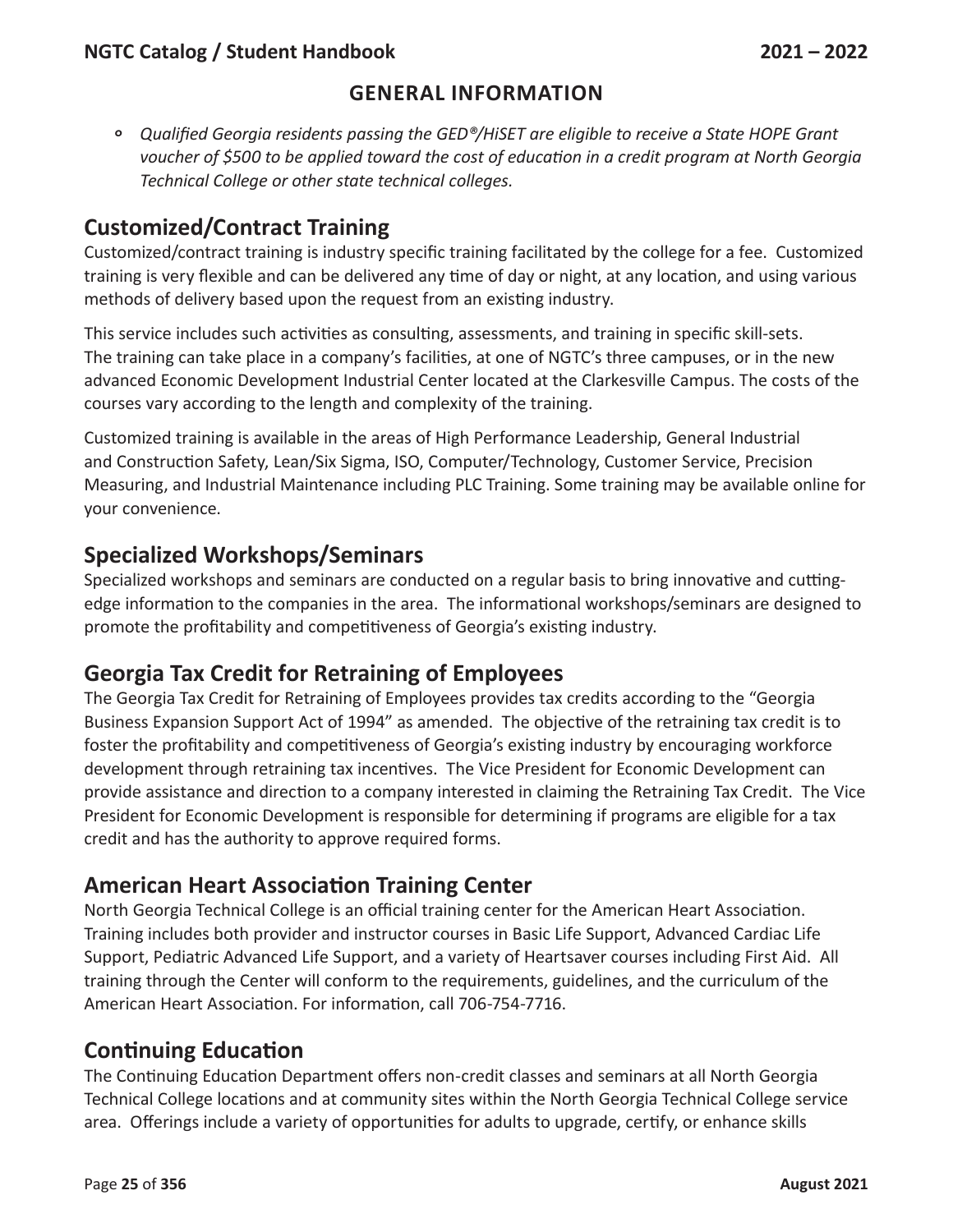#### **GENERAL INFORMATION**

through short-term training. Broad categories include computer skills, personal/family enrichment, and professional/career development. Professional licensing courses are offered in the traditional classroom as well as through distance learning avenues such as online instruction.

Continuing Education provides lifelong learning opportunities and strives to meet the needs of the community. Seminars and workshops that relate to timely topics of interest to the business and industrial community are provided both day and evening. A listing of course offerings and registration is available online.

# **Pearson VUE Testing Center**

North Georgia Technical College provides academic, professional licensure, and information technology standard certification testing as provided through the Pearson VUE Testing Programs. Test takers should register with Pearson Vue at least seven days in advance of the test date. Students should report to the Continuing Education Office for payment. All tests are administered through the Career Center on the Clarkesville Campus.

#### **Computer Center**

This center provides a wide variety of short, hands-on, non-credit training sessions on the most currently used software packages. Training sessions are offered at all North Georgia Technical College locations and at company sites. Portable laboratories using laptop computers are available for training at company sites.

# **Georgia Quick Start**

The Georgia Quick Start program is nationally recognized for providing high-quality training services at no cost to new and expanding businesses in Georgia. Quick Start training services are available for both manufacturing and service companies that qualify. Manufacturing training includes company orientation, core skills, job-specific skills, productivity enhancement, employee involvement, and human resource development. Service training includes company orientation, customer service, interaction skills, product information training, job procedures, and professional development. For more information, call the NGTC Economic Development Department at 706-754-7820.

# **Student Affairs**

The Student Affairs Department is responsible for providing services that facilitate the development of the "whole person" which will better enable students to achieve their educational goals. Personnel coordinate with faculty and staff to promote academic excellence through career exploration, program advisement, financial aid assistance, and job placement services. Services which promote a high quality of student life for both resident and commuting students are also provided. These include student activities, recreation, health and wellness, and transition and retention services for special populations.

# **Admissions**

The admissions team begins the process of collecting a portfolio of scholastic information for each student. Applications received are considered complete when all official transcripts, test scores, and eligibility information are provided. Letters of acceptance or denial are sent to each student. The Admissions team also handles Change of Program and Change of Term requests. See the Admissions section for details on eligibility and the Admissions process.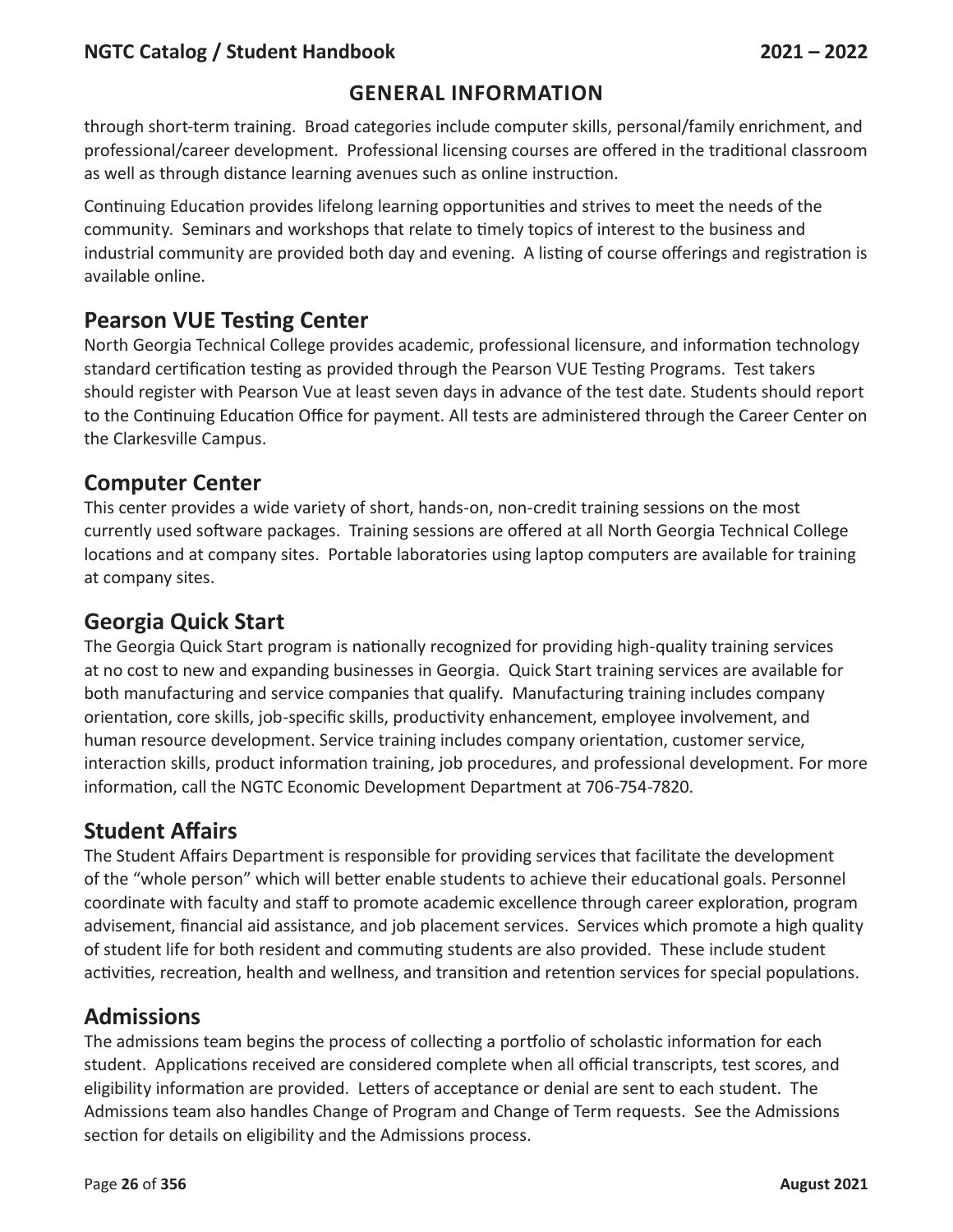# **Campus Life**

The office of Campus Life sponsors a variety of activities available to all students throughout the year. These activities may include excursions to Six Flags, sporting events, snow skiing, and more. Recreational equipment is available in the student centers for ping-pong, video games, and more. There are also Intramural sports including: flag football, softball and basketball.

# **Career Center**

The Career Center is available to assist prospective and current students in career exploration, interest, and aptitude inventories in order to make an informed career choice. Student Affairs staff are available to assist prospective students with one-on-one career planning. Staff are available to assist those current students who are preparing to graduate with their job search, resume preparation, and electronic resume posting.

# **Financial Aid**

Financial Aid advisors are located on the Clarkesville and Blairsville Campuses. Financial Aid eligibility is determined after students have been accepted into the college and after the Free Application for Federal Student Aid (FAFSA) has been completed. Financial Aid may be available from a variety of sources including the Georgia HOPE Grant and Scholarship, the Federal Pell Grant, and referrals for scholarships. See the Financial Aid section for details on eligibility and the financial aid process.

# **Registrar**

The Registrar, located on the Clarkesville Campus, handles requests for transcripts from North Georgia Technical College to other institutions. The Registrar receives transcripts from other institutions and evaluates eligibility for transfer of credit into North Georgia Technical College. The Registrar also receives graduation applications from North Georgia Technical College students, verifies that all course work has been completed, and sends diplomas to graduates.

# **Services for Students with Disabilities**

Support services are offered to students with disabilities including, but not limited to, classroom and testing accommodations, adaptive equipment, assistance with the admission process, career guidance and counseling, and referral to community service agencies. To request accommodations and/or modifications, contact Kay Morgan, Special Populations and Retention Coordinator, who provides services to all campuses, at 706-754-7828. Appropriate documentation of disability is required.

# **North Georgia Technical College Foundation**

The North Georgia Technical College Foundation, Inc., a 501(c)(3) non-profit organization, was created in 2000 to enhance educational opportunities at North Georgia Technical College. The Foundation is governed by a volunteer board of trustees made up of representatives from NGTC's eight-county service area. Membership includes college alumni as well as local business and community leaders. The mission of the NGTC Foundation is to create awareness of the financial needs of the College and encourage donations of resources to assure quality education for its students.